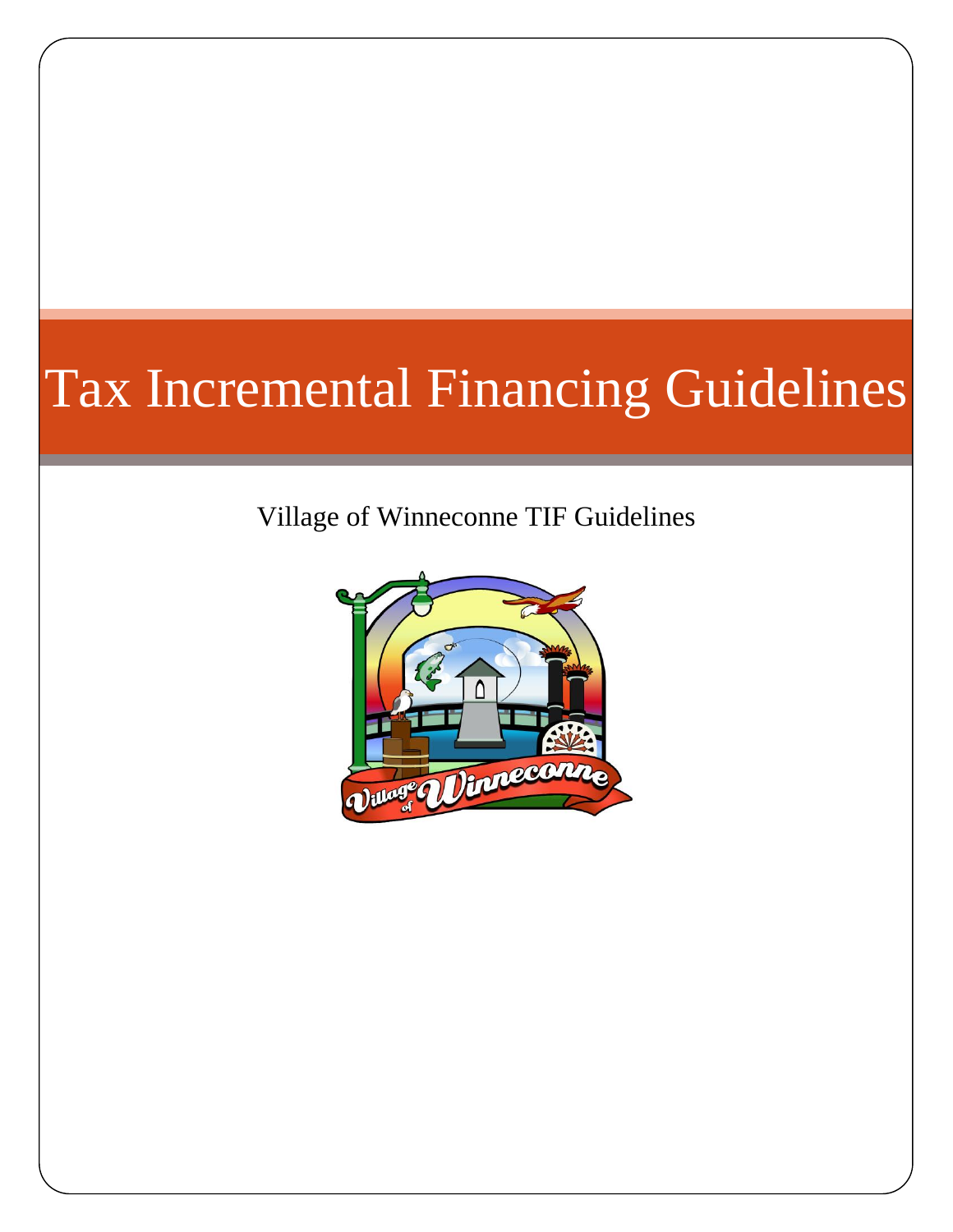## **Tax Incremental Financing Guidelines**

#### Village of Winneconne TIF Guidelines

#### **What is TIF?**

Tax Incremental Financing (TIF) is a special funding tool available to local municipalities that spurs economic development which otherwise would not occur. When a Tax Increment District (TID) is created property owners within the district continue to pay the same property tax rates as those outside the district. The difference is that tax collections within the TID, over and above the "base value" are placed into a special fund that is used to pay for the TID project costs. Once all costs incurred by the creation of the TID are recouped by the municipality, the TID is closed and the additional property taxes created are shared by all taxing entities.

The use of TIF varies from project to project and district to district. In some cases, the Village uses TIF to promote redevelopment of older parts of the community. In other cases, the Village uses TIF to create industrial parks through land acquisition and construction of infrastructure. In both cases, increased property tax collections are used to pay down debt service associated with project costs. The following outlines the Village's policy regarding TIF.

#### **Purpose**

The purpose of this Policy is to articulate to existing or potential businesses the Village of Winneconne's desire to promote economic development that is consistent with the Village's Comprehensive Plan and provides a community benefit that will ultimately be shared by all taxing entities (Village, School, Technical College, County, and State) impacted through the establishment of Tax Increment District (TID).

Notwithstanding compliance with state statute and any or all of the guidelines herein, the provision of TIF assistance is a policy choice to be evaluated on a case-by-case basis by the Village Board of Trustees. The burden of establishing the public value of TIF shall be placed upon the applicant and the application must substantially meet the criteria contained herein. Village Administration has the authority to decide whether or not to bring any TIF proposal forward for Board consideration.

Meeting statutory requirements, policy guidelines or other criteria listed herein does not guarantee the provision of TIF financial assistance nor does the approval or denial of one project set precedent for approval or denial of another project.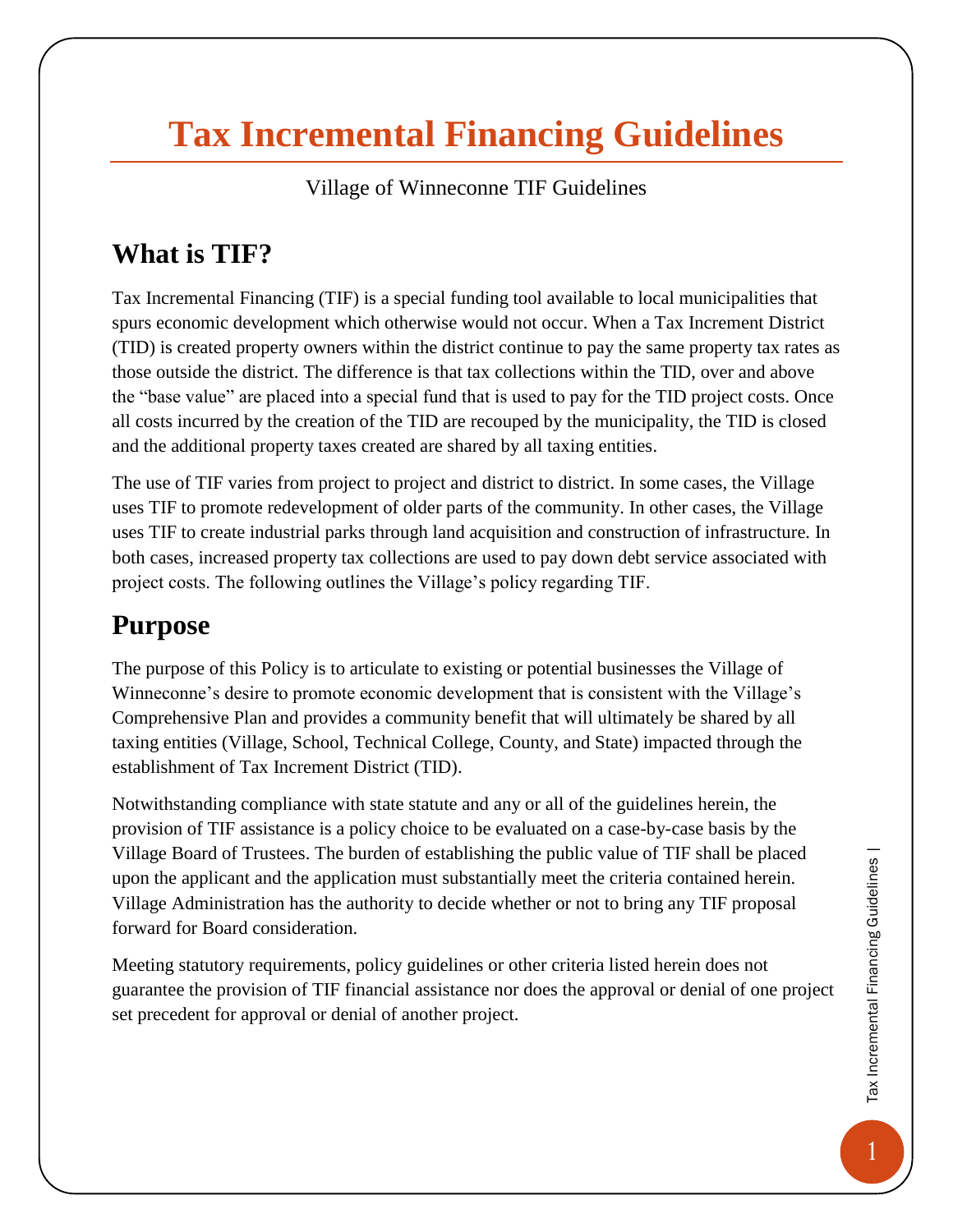#### **TIF Authority**

The authority and regulations for Tax Incremental Financing and the establishment of Tax Increment Districts are found in Wis. Stats. 66.1105. The Village of Winneconne reserves the right to be more restrictive than provided under the statutes.

#### **Basic Provisions**

As a matter of policy the Village of Winneconne will consider using Tax Incremental Financing to assist private development in those circumstances where the proposed private project shows a demonstrated financial gap and that the financial assistance request is the minimum necessary to make the project feasible. The developer is expected to have exhausted every other financial alternative prior to requesting the use of TIF, including equity participation, other federal and state funds, bonds, tax credits, loans, etc.

It is the intent of the Village to provide the minimum amount of Tax Incremental Financing assistance to make the project viable and not solely to broaden a developer's profit margin on the project. Prior to consideration of a Tax Incremental Financing request, the Village will undertake (at the requestor's cost) an independent analysis of the project to ensure the request for assistance is valid.

In requesting TIF assistance, the developer must demonstrate that there will be a substantial and significant public benefit to the community by eliminating blight, strengthening the economic and employment base of the Village, positively impacting surrounding neighborhoods, increasing property values and the tax base, creating new and retaining existing jobs, and implementing the Comprehensive Plan.

Each project and location is unique and therefore every proposal shall be evaluated on its individual merit, including its potential impact on village service levels, its overall contribution to the economy and its consistency with the Comprehensive Plan, Strategic Plan or other community planning documents. Each project must demonstrate probability of financial success.

### **"BUT FOR" TIF**

The Village must determine through information provided by the developer that the project would not occur "but for" the assistance provided through Tax Incremental Financing. The burden is on the developer to make this case to the Village. If the "but for" determination is not made, Tax Incremental Financing cannot be used.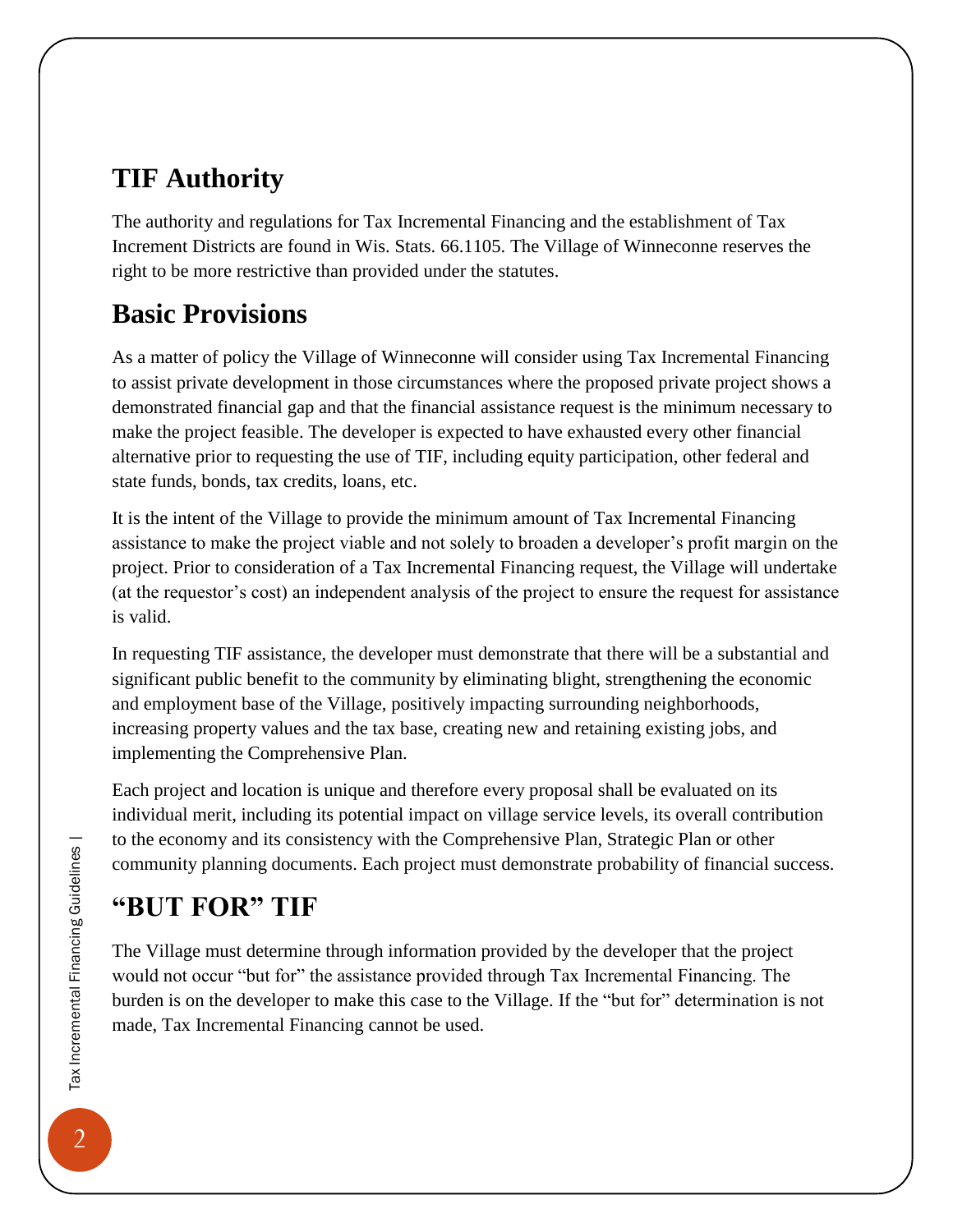#### **TIF Objectives**

The Village will consider utilizing Tax Incremental Financing to meet the following basic objectives:

- 1. Stimulate and continued revitalization of the Village downtown by:
	- a. Improving infrastructure;

b. Creating a variety of housing opportunities to increase the number of downtown residents;

c. Preventing or eliminating slums and blighting conditions;

- d. Constructing mixed-use developments;
- e. Attracting desirable businesses and retaining existing businesses.

f. Encouraging development projects that enhance the streetscape and pedestrian experience and improve the vitality of the downtown area by adding interest and activity on the first floor of mixed- use buildings.

- 2. Promote efficient usage of land through redevelopment of blighted areas.
- 3. Strengthen the economic base of the Village and support Economic Development.
- 4. Stabilize and upgrade targeted neighborhoods.
- 5. Create and retain family supporting jobs in the Village.
- 6. Increase property values and tax revenues.

7. Leveraging the maximum amount of non-village funds into a development and back into the community.

#### **What Development is Eligible?**

The type of development that the Village will consider TIF funding for includes:

1. Business development (attraction, retention, expansion). TIF assistance will be evaluated on its impact on existing local markets.

2. Mixed-use developments that creatively integrate commercial and retail projects into a residential development.

3. Revitalization of historically significant or deteriorated buildings.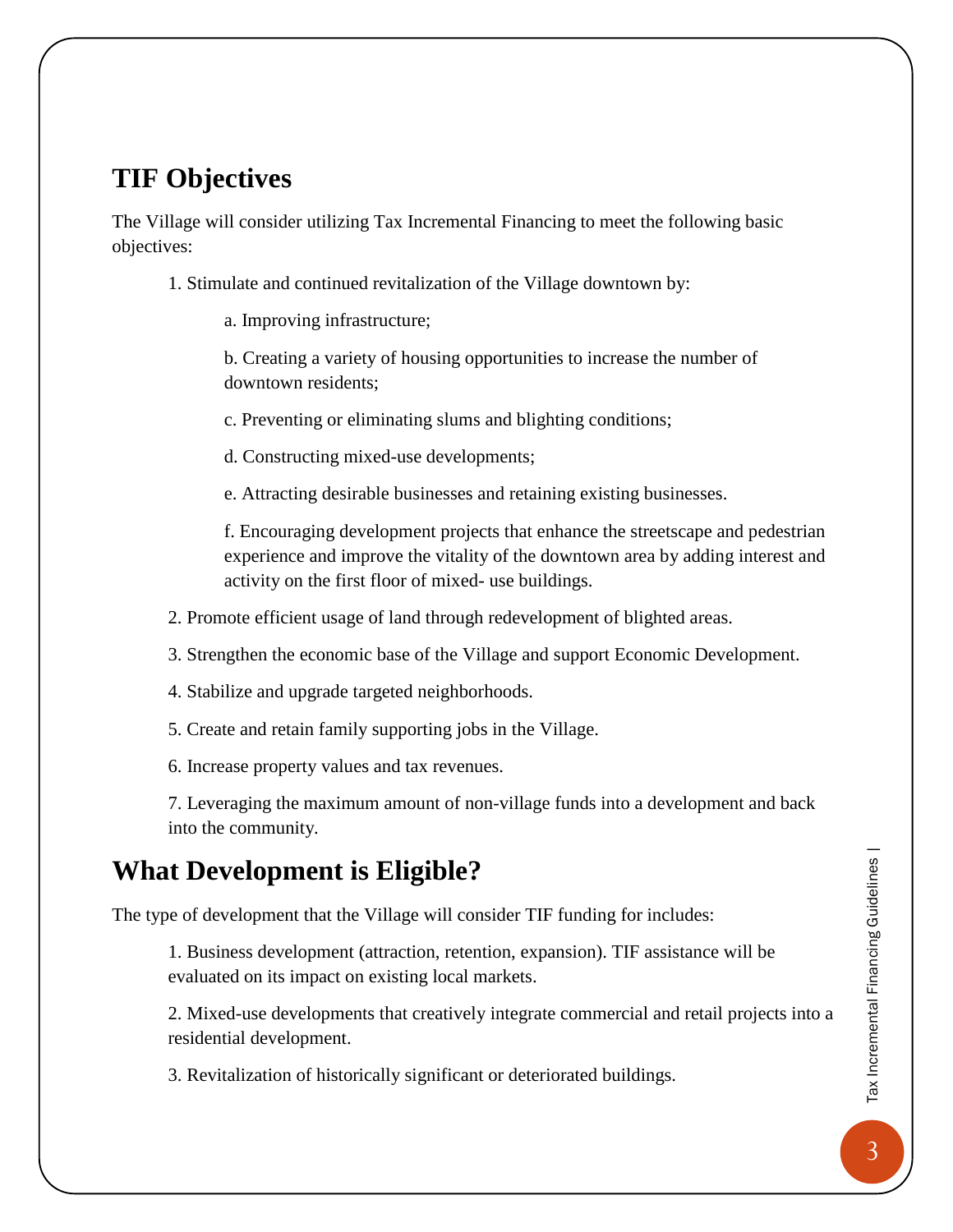4. Projects that promote downtown office and retail development.

5. Projects that promote neighborhood stabilization or revitalization.

6. Projects that promote industrial development.

7. Projects consistent with approved TIF Project Plans.

8. Projects that involve environmental clean-up, removal of slum and blighting conditions.

9. Projects that contribute to the implementation of other public policies, as adopted by the village in its strategic plans such as promotion of high quality architectural design, energy conservation (i.e. LEED, Energy Star, etc), green infrastructure, etc.

#### **What Development is Ineligible?**

The Village will not favor use of TIF funding to help support the following types of development.

1. Speculative office development without one or more anchor tenants.

2. Relocation of offices, retail and/or commercial uses for purposes other than retaining or substantially expanding the business.

3. Standalone residential development projects unless limited by site and environmental conditions beyond which make the project financially infeasible.

4. Projects not consistent with the Comprehensive Plan.

### **Eligible Costs**

TIF eligible expenditures are defined by Section 66.1105(2)(f) of Wisconsin Statutes, which the Village of Winneconne may further limit on a project by project basis. The following are typical eligible costs.

1. Capital costs, including actual costs of:

a. Construction of public works or improvements;

b. Demolition, alteration, rehabilitation, repair or reconstruction of existing buildings, structures and fixtures, other than historic buildings and structures.

c. Acquisition of equipment to service the district;

d. Restoration of soil or groundwater affected by environmental pollution; and

e. Clearing and grading of land.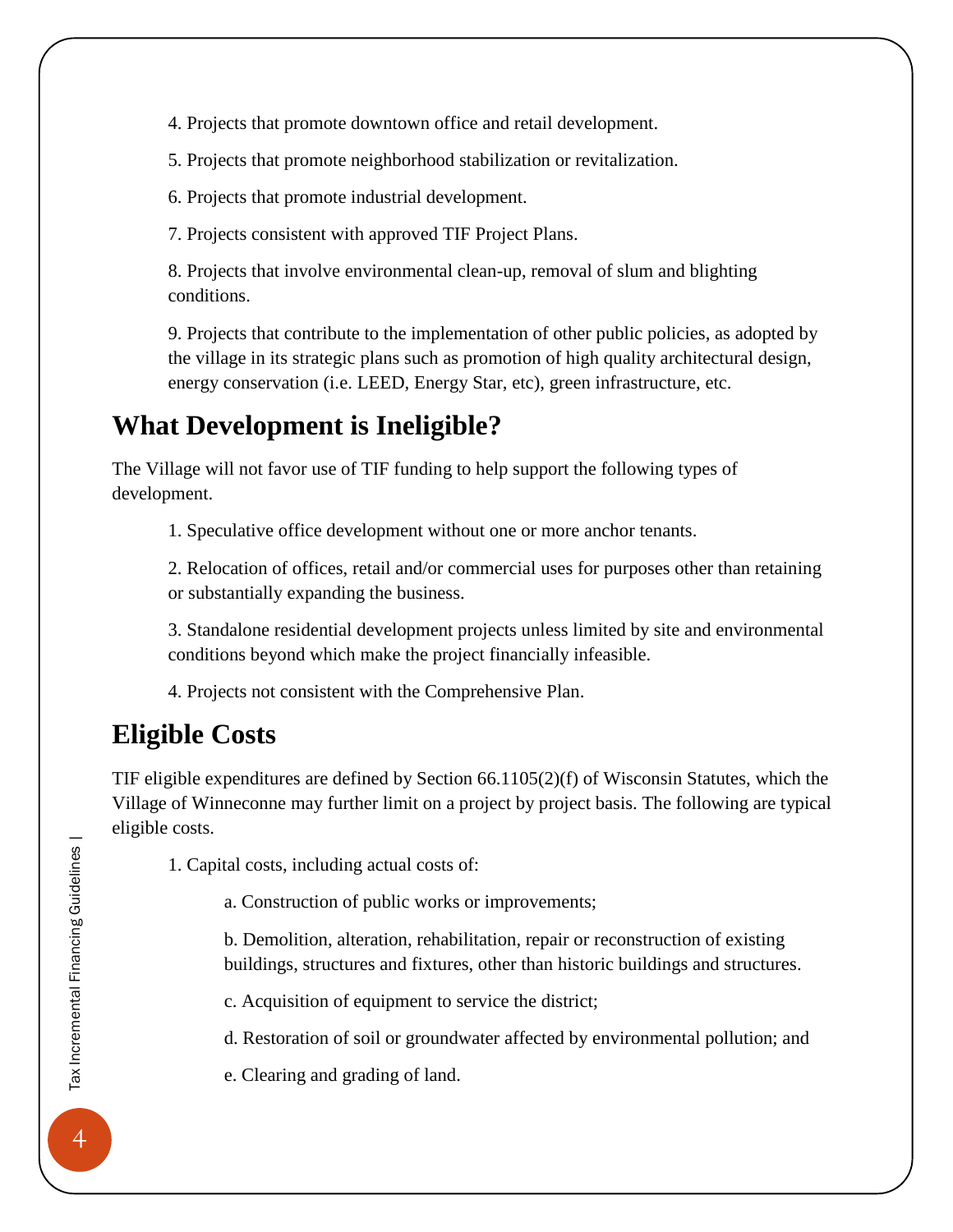2. Real property assembly costs.

3. Professional service costs (planning, architectural, engineering, and legal).

4. Relocation costs.

5. Environmental remediation.

6. Organizational costs (environmental and other studies, publication and notification costs)

7. Development Incentives in the form of loans or grants.

#### **Criteria for TIF Assistance**

All of the following financial criteria will be considered during the review process for TIF assistance.

1. Equity Requirement. Developers must provide a minimum 15% equity of total project costs. Projects that exceed the 15% equity requirement will be looked upon favorably by the Village. Equity is defined as cash or un-leveraged value in land or prepaid costs attributable to the project. TIF shall not be used to supplant cash equity.

2. Maximum Increment Use. For loans, no more than 75% of the net present value of the tax increment generated by a private development shall be made available to the project. For "pay-go" supported projects up to 90% of the generated annual tax increment can be made available if a financial need is demonstrated and there are no other public infrastructure projects planned in the district.

3. Payback Period. Payback period for loans will match the amortization period but in no case will exceed the statutory life of the district. Preference will be given to projects with payback periods of 10 years or under.

4. TIF Cap. The total amount of TIF assistance should not exceed 25% of total project costs. This limitation may be waived if the project involves redevelopment of existing structures or the assembly and clearance of land upon which existing structures are located.

5. Self-Supporting Projects. Each project requesting TIF assistance should generate sufficient tax increment to cover the requested TIF assistance and a portion of any public infrastructure costs within the district.

6. Internal Rate of Return. The amount of assistance provided to a developer will be limited to the amount necessary to provide the developer a reasonable rate of return on investment in the project and the subject site. A developer's return on equity, return on cost or internal rate of return will be based on current market conditions as determined by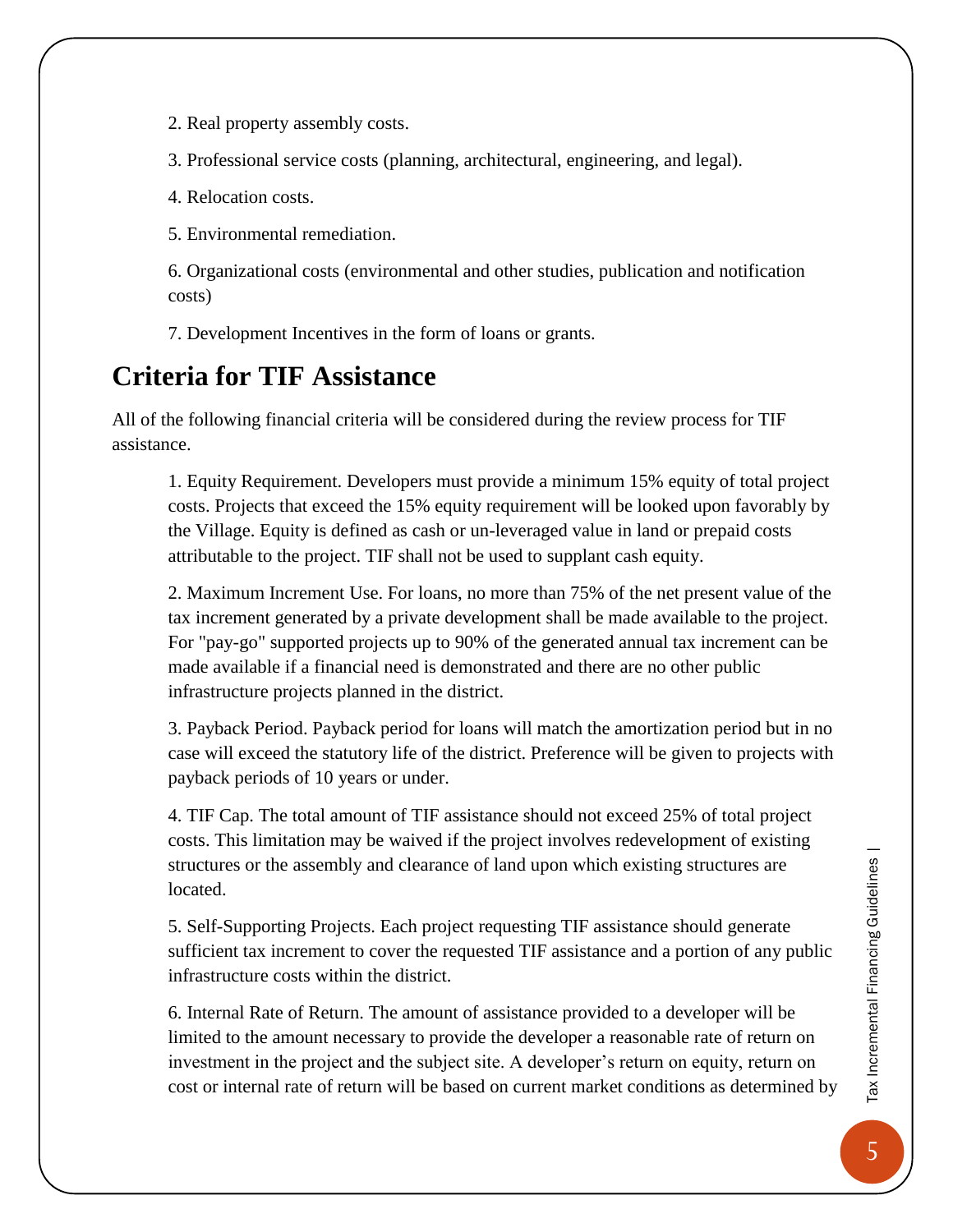the Village or Village's financial advisor. In no case shall the internal rate of return exceed 20%.

7. Taxable Increase. The project should result in an increase in taxable valuation of at least 20% upon project completion.

### **Process of TIF Approval**

Tax Increment District creation requires the following statutory prescribed timelines that include notification to the overlying taxing jurisdictions (i.e. public school district, technical college, county, village), property owners within the district, and published meeting notification in the newspaper. Ultimately the Village's Plan Commission (or Community Development Authority), Village Board, and Joint Review Board all must approve the TIF creation request.

1. A pre-application meeting is held between the developer and the Village.

2. A Tax Incremental Financing Application is submitted by the developer to the Village.

3. The Village will review the Application and determine completeness and whether the proposed project is eligible under the Village's policy and statutory requirements.

4. An analysis of the TIF Plan and financial proformas will be conducted by Village staff and/or outside consultants.

5. Within a reasonable amount of time after receipt and review of a completed application, the Village Personnel and Finance committee will review the application for its impact on the community. Once approved at the committee level, staff will schedule a public hearing before the Plan Commission on the Project Plan and District Boundaries. If approved by the Plan Commission, the Project Plan and recommended boundaries will be sent to the Village Board for review. There is a minimum 14 day wait from the public hearing to Board review.

6. The Village Board may approve or deny the proposal to create the Tax Increment District. The Village Board may also reduce the boundaries of the proposed district from that which was recommended by the Plan Commission. If approved, the plan is forwarded to the Joint Review Board to make the final determination that the development would not proceed "but for" the use of TIF.

7. If approved, a Development Agreement is negotiated and drafted between the Village and Developer.

8. Once general agreement has been reached on the terms of the Development Agreement, it will require approval by the Village Board.

9. Execution of the Development Agreement between the Village and Developer.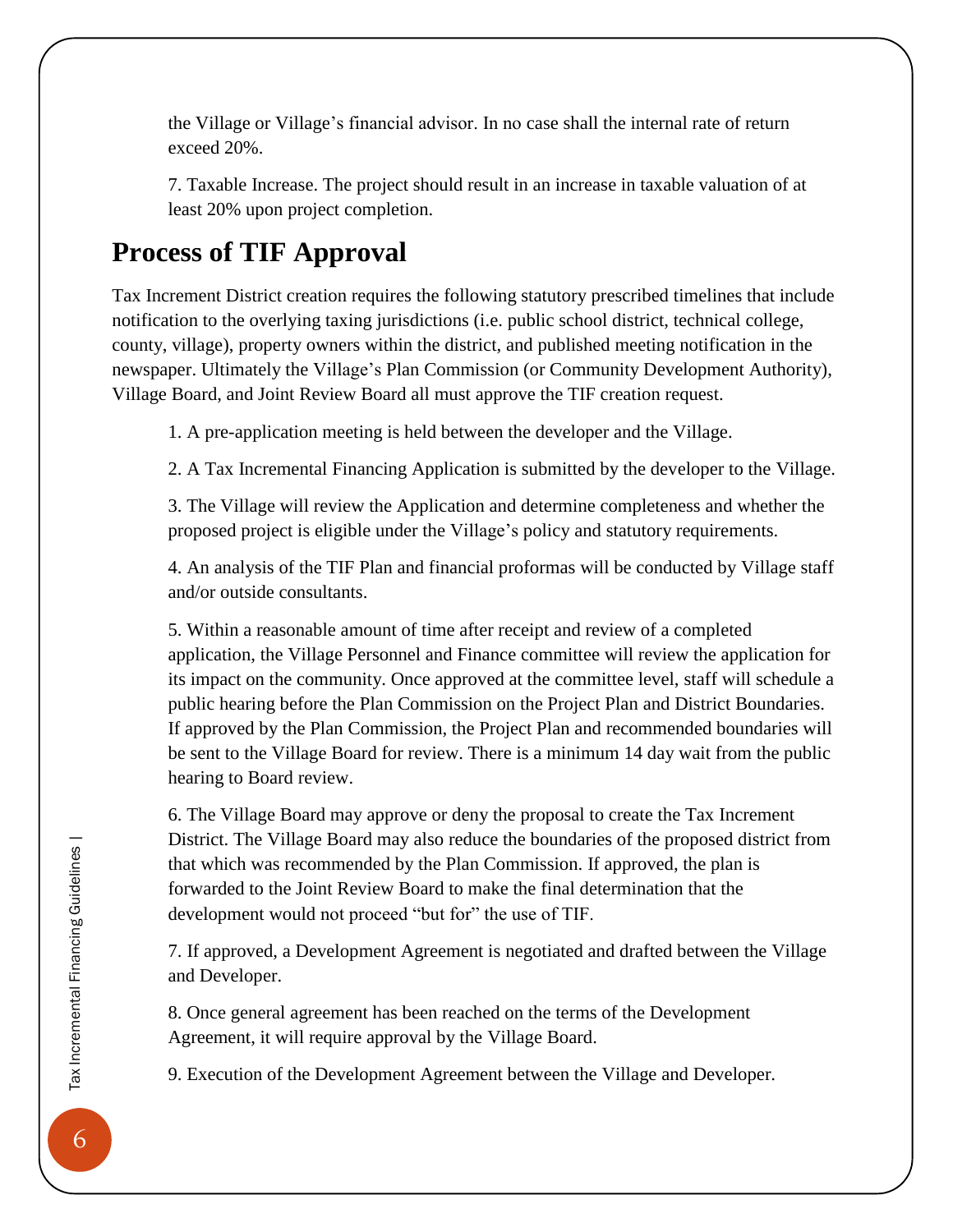#### **Structure for Tax Incremental Financing Assistance**

1. Tax Incremental Financing assistance will be provided by the Village on a "pay-go" note method or via bond proceeds. Requests for up-front financing may be considered on a case-by-case basis if increment generation is sufficient to meet initial financing and debt service costs and is not the first dollars spent on a project.

2. For "pay-go" structured projects, the project owner shall agree to pay all other outstanding Village of Winneconne property tax bills prior to disbursement of any pay-go payments by the Village.

3. No Mortgage Guarantees. The Village will not provide mortgage guarantees.

4. Personal Guarantee. The Village will require a personal guaranty for receiving up front TIF assistance. Amount and form shall be acceptable to the Village.

5. The property owner(s) shall agree not to protest to the Board of Review or Circuit Court the Assessor's determination of the property value for the properties for which the grant is requested.

6. The Village may retain a portion of any tax increment received from the project to reimburse for administrative costs. Until such time as the project generates positive tax increment, the Village may charge an administrative fee to the developer to partially offset the cost of record keeping, report preparation, and accounting.

7. When the project is intended as a for-sale development (i.e., office, retail or residential condominiums), the developer must retain ownership of the overall project until final completion; provided, however, that individual condominium units may be sold as they are completed. For all other projects, the developer must retain ownership of the project at least long enough to complete it, to stabilize its occupancy, to establish the project management and to initiate payment of taxes based on the increased project value.

8. Projects receiving assistance will be subject to a "look back" provision. The look back mandates a developer to provide the Village or its financial advisor with evidence of its annualized cumulative internal rate of return on the investment (IRR) at specified periods of time after project completion. The IRR shall be calculated with equity, revenues, and expenses in accord with generally accepted accounting principles.

When the developer owns the subject property and rents space to tenants, supporting documentation shall include certified records of project costs and revenues including lease agreements and sales on a per square foot basis. If the records indicate that the developer has received a higher return on equity, a higher return on cost, or a higher internal rate of return than originally proposed to the Village at the time of development agreement, the developer and the Village may split, on a 50/50 basis, the increase above